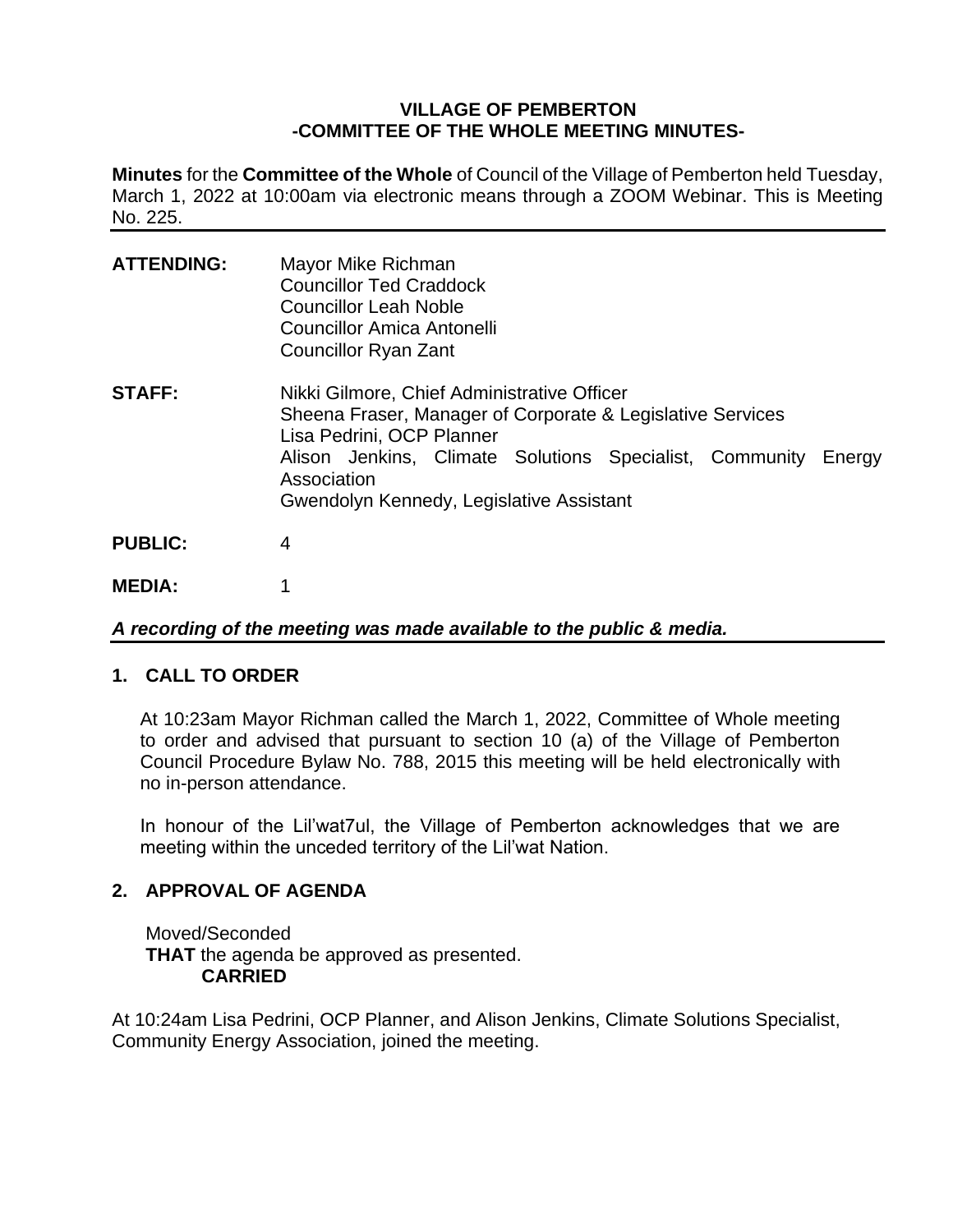Village of Pemberton Committee of the Whole Meeting No. 225 Tuesday, March 1, 2022 Page **2** of **3**

## **4. COMMUNITY CLIMATE ACTION PLAN**

Ms. Pedrini presented a summary of the draft 2022 Community Climate Action Plan. Ms. Pedrini emphasized that the plan addresses mitigation rather than adaptation and considers territorial rather than consumptive emissions.

The plan focusses on community-wide actions that the Village can take to help community members and businesses lessen their environmental impact, addressing emissions from transportation, buildings, and waste. The targets are a 50% reduction of GHG from 2007 levels by 2020, and a 100% reduction (or net zero) by 2050. These targets are in line with those of neighbouring communities.

The plan was developed by Staff and key stakeholders working together with the Community Energy Association to set greenhouse gas (GHG) reduction targets. The process began by developing a vison for the low-carbon future of Pemberton, and, by backcasting, determined strategies to achieve the vision. Forecasting predicted Pemberton's future emissions if nothing is done, and modelling was used to determine what we can achieve with the plan.

Ms. Pedrini explained that although the plan does not provide all the strategies that will be necessary for achievement of the 2050 target, new technologies that will become available in the future will help Pemberton reach the target. The 2030 and 2050 targets are ambitious but achievable if the Village dedicates the necessary resources to implementation.

The Committee discussed the following concerns related to the draft plan:

- The need to protect old growth forests for sequestration and for environmental, social, cultural, and economic reasons, and the concern that a rigid definition of old growth may hamper sustainable forest management;
- Adequacy of electrical supply to support electrification targets;
- Ensuring opportunities for public engagement;
- Organic waste diversion;
- Electrification of the Village's fleet;
- Implementation and the resources required to ensure the plan is followed;
- Frequency of reviews and updates to the plan; and
- Declaration of a climate emergency.

#### Moved/Seconded

**THAT** the following considerations be incorporated into the 2022 Community Climate Action Plan for Council's consideration at time of adoption:

1. the addition of wording regarding the need for an agreed upon definition of old growth forests that addresses the need to balance the protection of old growth ecosystems with sustainable forestry practices that promote the health of the forests;